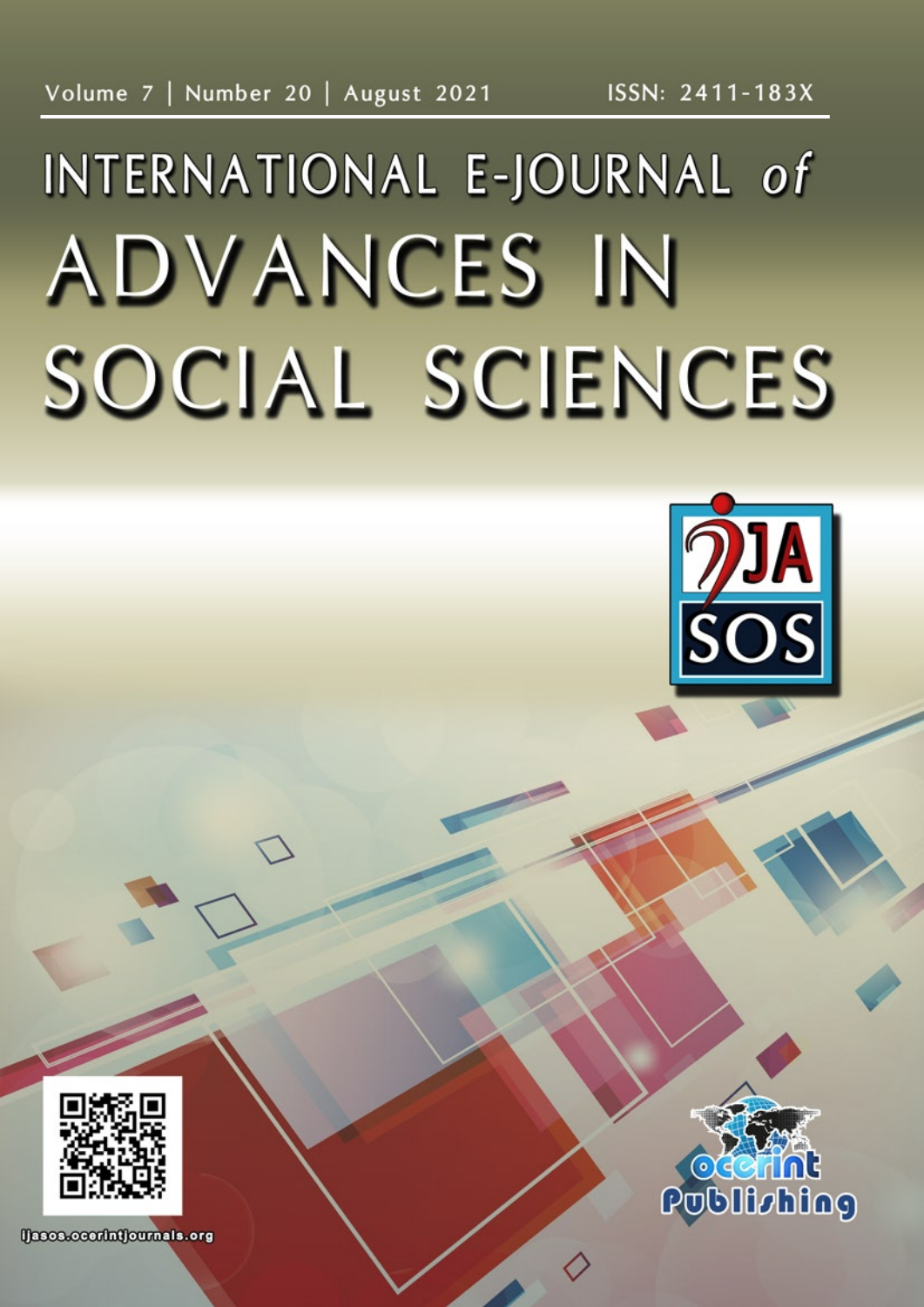

# **International E-Journal of Advances in Social Sciences**

VOLUME 7 ISSUE:20, AUGUST, 2021 (INT) ISSN: 2411-183X, http://ijasos.ocerintjournals.org

**(IJASOS)** is a high quality open access peer reviewed international online journal published triannual (April, August and December) by OCERINT- [International Organization Center of Academic Research.](http://www.ocerints.org/) **IJASOS** welcomes research manuscripts in the field of all social sciences.

Published and Sponsored by: **OCERINT International Organization Center Of Academic Research** 

**Contact email:** [ijasosjournal@hotmail.com](mailto:ijasosjournal@hotmail.com)

## **EDITORIAL BOARD**

## **Editor in Chief**

Prof. Dr. Ferit Uslu, Eskişehir Osmangazi University, Turkey

### **Assistant Editor**

Dr. Andreas Kotelis, USA

## **International Editorial Board**

- Prof. Dr. Ferit Uslu, Eskişehir Osmangazi University, Turkey
- Prof. Dr. Linda H. Chiang, Emeritus Professor of Education, Azusa Pacific University California, USA
- Prof. Dr. Kyria Rebeca Finardi, Federal University of Espirito Santo-Ufes, Brazil
- Prof. Dr. Don Ross, University of Cape Town, South Africa; and Georgia State University, USA
- Prof. Dr. Berch Berberoglu, University of Nevada, Reno, USA
- Prof. Dr. Otávio Bueno, University of Miami, USA
- Prof. Dr. Edward Erwin, University of Miami, USA
- Prof. Dr. Antonia Darder, Loyola Marymount University , USA
- Prof. Dr. Piet Kommers, University of Twente and Utrecht State University, The Netherlands
- Prof. Dr. Naji Melhli, Bordeaux University, Angers, France
- Prof. Dr. Elfindri, Andalas University, Kampus Limau Manis, Padang, Indonesia
- Prof. Dr. Ramayah Thurasamy, Universiti Sains Malaysia, Malaysia
- Prof. Dr. Balakrishnan Parasuraman, Universiti Malaysia Kelantan (UMK), Malaysia
- Assoc. Prof. Dr. Françoise Le Lièvre, Western Catholic University of Angers, France

## **International Scientific Advisory Board**

Prof. Dr. Ahrar Husain, Jamia Millia Islamia University, New Delhi, INDIA

Dr. Akhilendra Nath Tiwary, Yobe State University, NIGERIA

Assoc. Prof. Dr. Bhavani Harikrishnan, Bangalore University, INDIA

Assoc. Prof. Dr. Gregory Alexander, Central University of Technology, SOUTH AFRICA

- Prof. Dr. Gopinath Sharma, Indian Institute of Career Development, INDIA
- Prof. Dr. Iryna Sekret, Abant Izzet Baysal University, TURKEY
- Prof. Dr. Luma Ibrahim Al-Barazenji, University of Diyala, IRAQ

Prof. Dr. Venelin Terziev, National Military University, Veliko Tarnovo, Bulgaria and University of Rousse, Bulgaria; Full Member of the Russian Academy of Natural History, Moscow, RUSSIA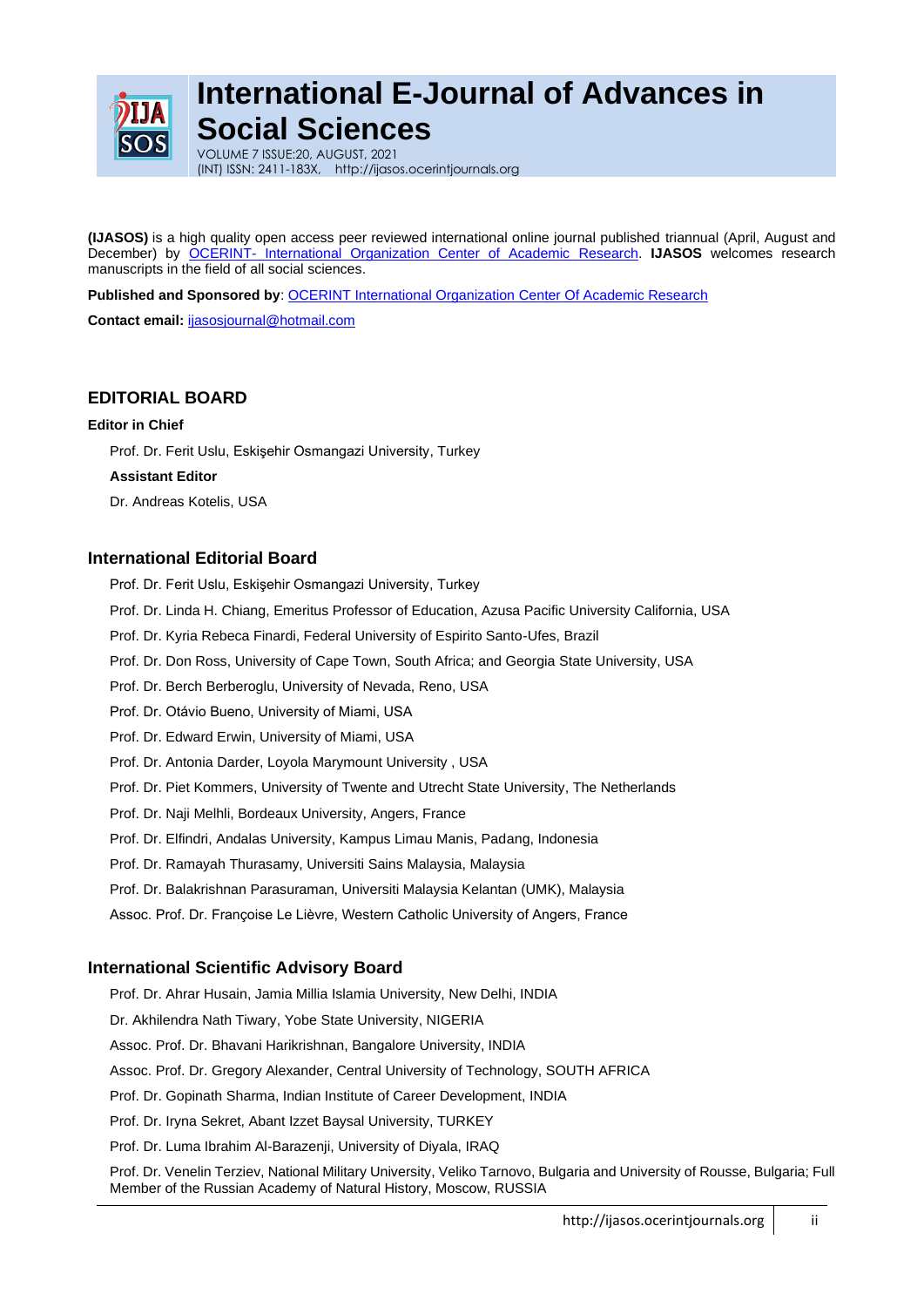

# **International E-Journal of Advances in Social Sciences**

VOLUME 7 ISSUE:20, AUGUST, 2021 (INT) ISSN: 2411-183X, http://ijasos.ocerintjournals.org

Assoc. Prof. Dr. Ioan-Gheorghe Rotaru, 'Timotheus' Brethren Theological Institute of Bucharest, ROMANIA Assoc. Prof. Dr. Iryna Timanyuk, National University of Pharmacy, UKRAINE Asst. Prof. Dr. Mingming Zhou, University of Macau, MACAU Asst. Prof. Dr. Mohammad Hami, Islamic Azad University, Sari Branch, Sari, IRAN Asst. Prof. Dr. Nahidh Falih Sulaiman, University of Zawia, LIBYA Dr. Nurhodja Akbulaev, Azerbaijan State University of Economics, Baku, AZERBAIJAN Prof. Dr. Rui Machado Gomes, University of Coimbra, PORTUGAL Asst. Prof. Dr. Sameer Babu M., Aligarh Muslim University Centre, INDIA Assoc. Prof. Dr. Samira ElAtia, The University of Alberta, Edmonton, CANADA Asst. Prof. Dr. Soniya Billore, Linnaeus University, SWEDEN Assoc. Prof.Dr. Sucharat Rimkeeratikul, Thammasat University, Bangkok, THAILAND Prof. Dr. Surendra Pathak, IASE Deemed University, Gandhi Vidya Mandir, Rajasthan, INDIA Assoc. Prof. Dr. Valentina-Mariana Mănoiu, University of Bucharest, ROMANIA Dr. Nurhodja Akbulaev, Azerbaijan State University of Economics, AZERBAIJAN

### **© 2021 All Rights Reserved**

#### **Disclaimer:**

**IJASOS** make every effort to ensure the accuracy of all the information (the "Content") contained in our publications. However, **IJASOS**, our agents, and our licensors make no representations or warranties whatsoever as to the accuracy, completeness, or suitability for any purpose of the Content. Any opinions and views expressed in this publication are the opinions and views of the authors, and are not the views of or endorsed by **IJASOS**. The publisher cannot be held responsible for the validity or use of the information therein contained. The accuracy of the Content should not be relied upon and should be independently verified with primary sources of information. **IJASOS** shall not be liable for any losses, actions, claims, proceedings, demands, costs, expenses, damages, and other liabilities whatsoever or howsoever caused arising directly or indirectly in connection with, in relation to or arising out of the use of the Content.

#### **(INT) e-ISSN: 2411-183X**